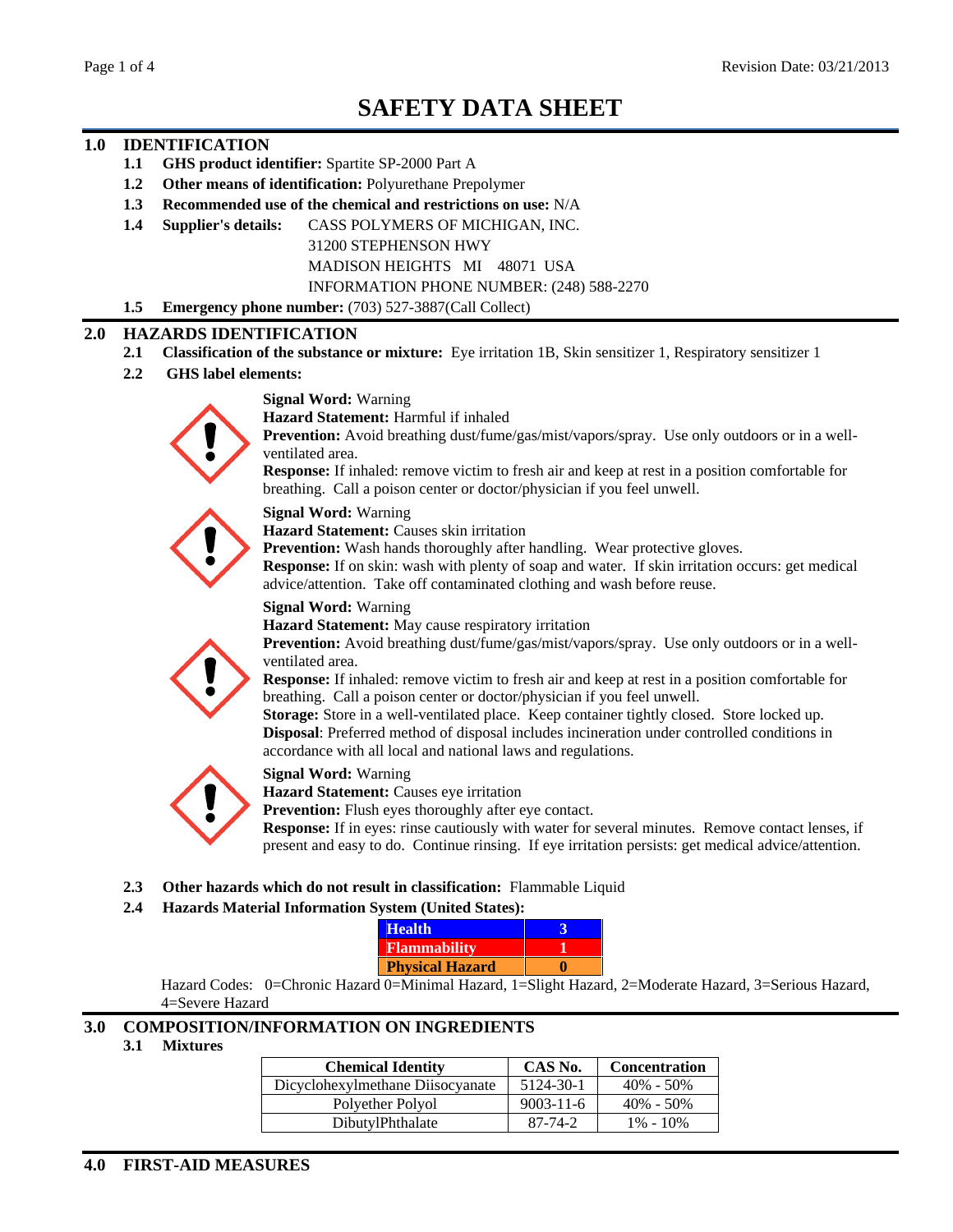**4.1 Inhalation:** Move effected persons to fresh air; if effects occur, consult a physician.

**Skin Contact:** Wash hands thoroughly after handling. Wash clothing before reuse.

**Eye Contact:** Wash immediately and continuously with flowing water for at least 15 minutes. Seek medical advice **Ingestion:** Do not induce vomiting. Give one glass (ca. 2.5 dL) of water or milk if available and transport to medical facility. Do not give anything by mouth to an unconscious person.

# **5.0 FIRE-FIGHTING MEASURES**

- **5.1 Suitable extinguishing media:** Water fog or fine spray. Carbon dioxide. Alcohol resistant foam. Dry chemical fire extinguishers.
- **5.2 Specific hazards arising from the chemical:** Flash Point: 392ºF; 200ºC. Closed container may forcibly rupture under extreme heat or when contents are contaminated with water. Use cold-water spray to cool fire-exposed containers to minimize the risk of rupture.
- **5.3 Special protective actions for fire-fighters:** Firefighters should wear NFPA compliant structural firefighting protective equipment including self-contained breathing apparatus.

## **6.0 ACCIDENTAL RELEASE MEASURES**

- **6.1 Personal precautions, protective equipment and emergency procedures:** Wear adequate personal protective gloves and clothing.
- **6.2** Methods and materials for containment and clean up: Cover spill area with absorbent material and disposed of properly. The contract of the contract of the contract of the contract of the contract of the contract of the contract of the contract of the contract of the contract of the contract of the contract of the contract of the

# **7.0 HANDLING AND STORAGE**

- **7.1 Precautions for safe handling:** Keep container dry. Do not ingest. Do not breathe gas/fumes/dust/spray/dust. Use adequate ventilation. Individuals with lung problems or previous sensitization must not be exposed to vapor or spray mist. Avoid contact with skin and eyes. Wear appropriate skin and eye protection. Wash thoroughly after handling. Avoid breathing smoke or mist created from overheating or burning this material.
- **7.2 Conditions for safe storage, including any incompatibilities:** Store in tightly sealed containers under a blanket of dry, inert gas. Do not reseal containers of moisture contamination is suspected. Storage Temperature and Shelf Life: Store between 10ºC and 27ºC for maximum shelf life.

# **8.0 EXPOSURE CONTROLS/PERSONAL PROTECTION**

#### **8.1 Control parameters**

| <b>Compone</b>                             | CAS No.                  | Percent      | <b>Exposure Limits</b>                                | Source                      |
|--------------------------------------------|--------------------------|--------------|-------------------------------------------------------|-----------------------------|
| Dicyclohexylmethane Diisocyanate 5124-30-1 |                          |              | 40% - 50%   0.115 ppm TWA TLV   ACGIH                 |                             |
| DibutylPhthalate                           | 07.74.2<br>$01 - 14 - 2$ | $1\% - 10\%$ | $\sim$ mg/m $\sim$ TWA<br>$/m3$ 8 hr PEL<br>־mo /m ר" | <b>ACGIH</b><br><b>OSHA</b> |

**8.2 Appropriate engineering controls:** Use of local exhaust is highly recommended.

#### **8.3 Individual protection measures, such as personal protective equipment:**

**Respiratory Protection:** Use only outdoors or in a well-ventilated area.

**Skin Protection:** Wear impermeable protective clothing, preferably of the type that can be disposed of after use.<br>Remove contaminated clothing immediately, wash skin area with soap and water, and launder clothing before r or dispose of properly.

**Hand protection:** Use of gloves is required. **Eye/Face Protection:** Use chemical goggles.

#### **9.0 PHYSICAL AND CHEMICAL PROPERTIES**

- **9.1 Appearance (physical state, color, etc.):** Viscous Liquid, Water-Clear
- **9.2 Odor:** None
- **9.3 Odor threshold:** N/A
- **9.4 pH:** Not Determined
- **9.5 Melting point/freezing point:** Not Determined
- **9.6 Initial boiling point and boiling range:** Not Determined
- **9.7 Flash Point:** 392ºF; 200ºC
- **9.8 Evaporation rate:** N/A
- **9.9 Flammability (solid, gas):** N/A
- **9.10 Upper/lower flammability or explosive limits:** LFL-Not Determined; UFL-Not Determined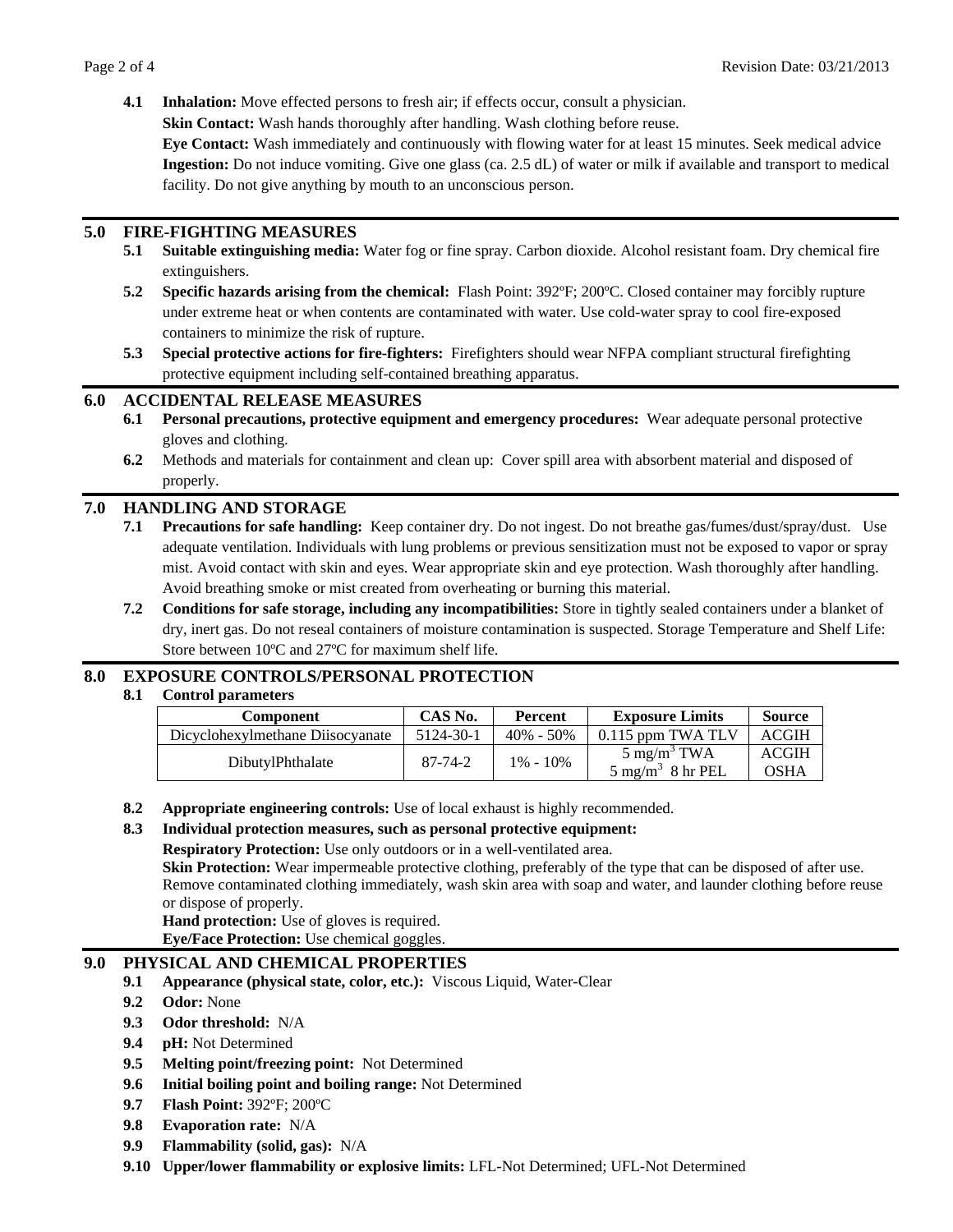- **9.11 Vapor pressure:** Not Determined
- **9.12 Vapor Density:** N/A
- **9.13 Relative density (Specific Gravity):** 1.00 1.10
- **9.14 Solubility(ies):** Slightly Soluble in Water
- **9.15 Partition coefficient; n-octanol/water:** N/A
- **9.16 Auto-ignition temperature:** N/A
- **9.17 Decomposition temperature:** N/A
- **9.18 Viscosity:** N/A
- **9.19 %Volatile (VOC):** 0g/L

# **10.0 STABILITY AND REACTIVITY**

- **10.1 Reactivity:** N/A
- **10.2 Chemical stability:** Stable under normal handling and storage conditions
- **10.3 Possibility of hazardous reactions:** N/A
- **10.4 Conditions to avoid:** N/A
- **10.5 Incompatible materials:** Avoid water, amines, strong bases, alcohols, copper alloys, aluminum or temperatures above 350ºF (177ºC) in combination with isocyanates, these materials will result in a temperature and/or pressure increase or polymerization.
- **10.6 Hazardous decomposition products:** N/A

# **11.0 TOXICOLOGICAL INFORMATION**

- **11.1 Likely routes of exposure:** N/A
- **11.2 Symptoms related to the physical, chemical and toxicological characteristics:** N/A
- **11.3 Delayed and immediate effects and also chronic effects from short and long term exposure:**

**Respiratory:** Repeated overexposures or single large dose may result in development of a sensitization to isocyanates with asthma or asthma-like symptoms.

**Eye:** Prolonged vapor contact may cause conjunctivitis.

**Skin:** Repeated skin contact may cause a persistent irritation or dermatitis.

| <b>Ingredient Name</b>                                                   | CAS No.       |              |              |                        |                  | <b>Species</b> |  |
|--------------------------------------------------------------------------|---------------|--------------|--------------|------------------------|------------------|----------------|--|
| Dicyclohexylmethane Diisocyanate   5124-30-1   40% - 50%   $\frac{1}{1}$ |               |              | LD50 $\vert$ | $>11,000$ mg/kg        | Oral             | Rat            |  |
|                                                                          |               |              | LD50         | $434 \text{ mg/m}$     | Inhalation       | Rat            |  |
|                                                                          |               |              | LD50         | 8,000 mg/kg            | Oral             | <b>Rat</b>     |  |
|                                                                          | $87 - 74 - 2$ |              | LC50         | $4,250 \text{ mg/m}$ 3 | Inholation       | Rat            |  |
| DibutylPhthalate                                                         |               | $1\% - 10\%$ | LD50         | 3,050 µL/kg            | interaperitoneal | Kat            |  |
|                                                                          |               |              | LD50         | $20 \text{ mL/kg}$     | Dermal           | Rabbit         |  |

# **12.0 ECOLOGICAL INFORMATION**

#### **12.1 Ecotoxicity:**

| Component CAS No.                                                                                                                                |  | Test 1 | Result | <b>Species</b> |
|--------------------------------------------------------------------------------------------------------------------------------------------------|--|--------|--------|----------------|
|                                                                                                                                                  |  |        |        |                |
| Dicyclohexylmethane Diisocyanate 5124-30-1 40% - 50% LC50, 96 hrs 1.2 mg/L Zebra Fish<br>LC50, 48 hrs >5 mg/L Zebra Algae                        |  |        |        |                |
| DIBUTYL PHTHALATE 84-74-2 1% - 10% LC50, 48 hrs > 5 mg/L Green Algae<br>DIBUTYL PHTHALATE 84-74-2 1% - 10% LC50, 96 hrs 0.92 mg/L Fathead Minnow |  |        |        |                |
|                                                                                                                                                  |  |        |        |                |

**12.2 Persistence and degradability**: The material contains components that show little or no evidence of biodegradability.

- **12.3 Bioaccumulative potential:** N/A
- **12.4 Mobility in soil:** N/A
- **12.5 Other adverse effects:** N/A

# **13.0 DISPOSAL CONSIDERATIONS**

**13.1** Disposal methods: Preferred method of disposal includes incineration under controlled conditions in accordance with all local and national laws and regulations.

# **14.0 TRANSPORT INFORMATION**

- **14.1 UN number:** N/A
- **14.2 UN proper shipping name:** Liquid Plastic, NOI (not regulated)